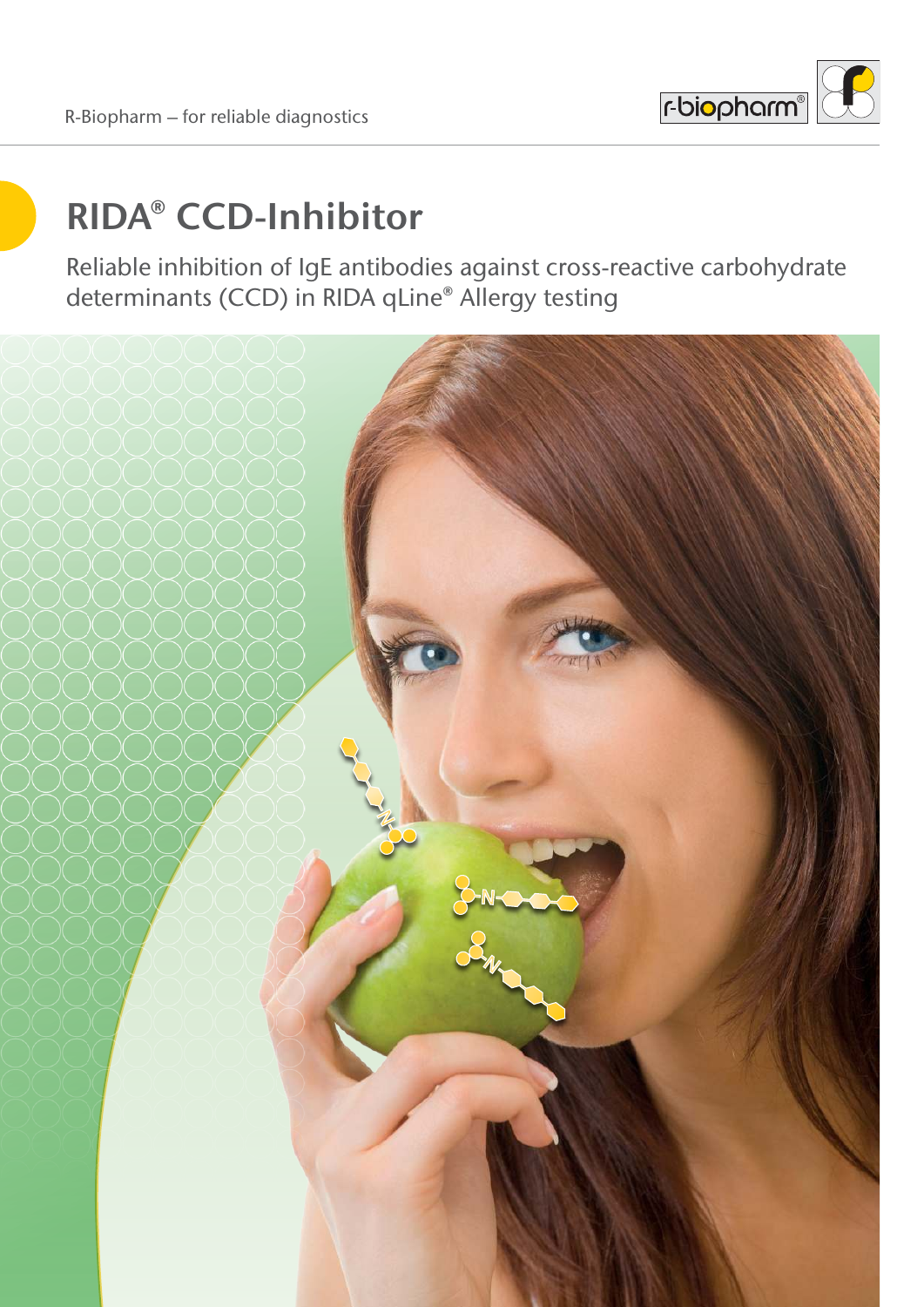### **CCDs (cross-reactive carbohydrate determinants) are carbohydrate side chains inducing the production of specific IgE antibodies**

A Type I allergy is caused by the formation of specific IgE antibodies against allergens. Most allergens are proteins. In eucaryotic organisms, many proteins are subjected to post-translational glycosylation and therefore carry carbohydrate side chains. Specific IgE antibodies are produced by the immune system against the real allergens

but also against carbohydrate side chains of allergens (anti-CCD IgE) of plant origin, of insects, of molluscs and of latex. The anti-CCD IgE also leads to cross-reactions with unrelated proteins and therefore are called **"cross-reactive carbohydrate determinants (CCD)".**

## **CCDs do not cause allergic symptoms**

Approximately 25 % of allergic patients produce anti-CCD IgEs, which, however, do not trigger allergic symptoms and therefore most likely have no clinical relevance. This low clinical significance was thought to be due to low binding affinity of anti-CCD IgE and/or poor biologic activity of these antibodies. Low binding affinity could be excluded by experiments from *Jin et al.<sup>1</sup>* where binding affinities of anti-CCD IgE and IgG were determined and turned out to be quite high.

It was also shown that anti-CCD IgG exhibited a stronger binding affinity than IgG directed against peptides. As the anti-CCD IgE titers in the sera of most patients were low it was assumed that IgG against-CCDs in allergic patients may act as blocking antibodies by competing with IgE for CCDs and hence prevent the binding of the IgE antibodies to CCDs and the development of clinical symptoms.

# **Specific IgE against CCDs are detected by in vitro assays and lead to "false" positive results**

It was suggested that the detection of anti-CCD IgE in RAST-tests is due to monovalent binding of IgE to parts of the glycan epitopes which *in vivo* would not be sufficient to activate mast cells or basophiles and lead to clinical symptoms. As these cross-reactions produce positive results in *in vitro* laboratory test systems, they must be

considered false positive. These false positive results lead frequently to discrepancies between skin prick test results and laboratory test results. In order to correctly distinguish between true positive and false positive results, anti-CCD IgE antibodies should be inhibited to prevent binding to the CCDs in *in vitro* test.

False positive *in vitro* results which are caused by the binding of specific IgE antibodies to CCDs are prevented by the inhibition of IgEs against CCDs with the **RIDA® CCD-Inhibitor.**

*1 Jin, C., et al.,* Affinity of IgE and IgG against cross-reactive carbohydrate determinants on plant and insect glycoproteins. J Allergy Clin Immunol, 2008. 121(1): p. 185-190 e2.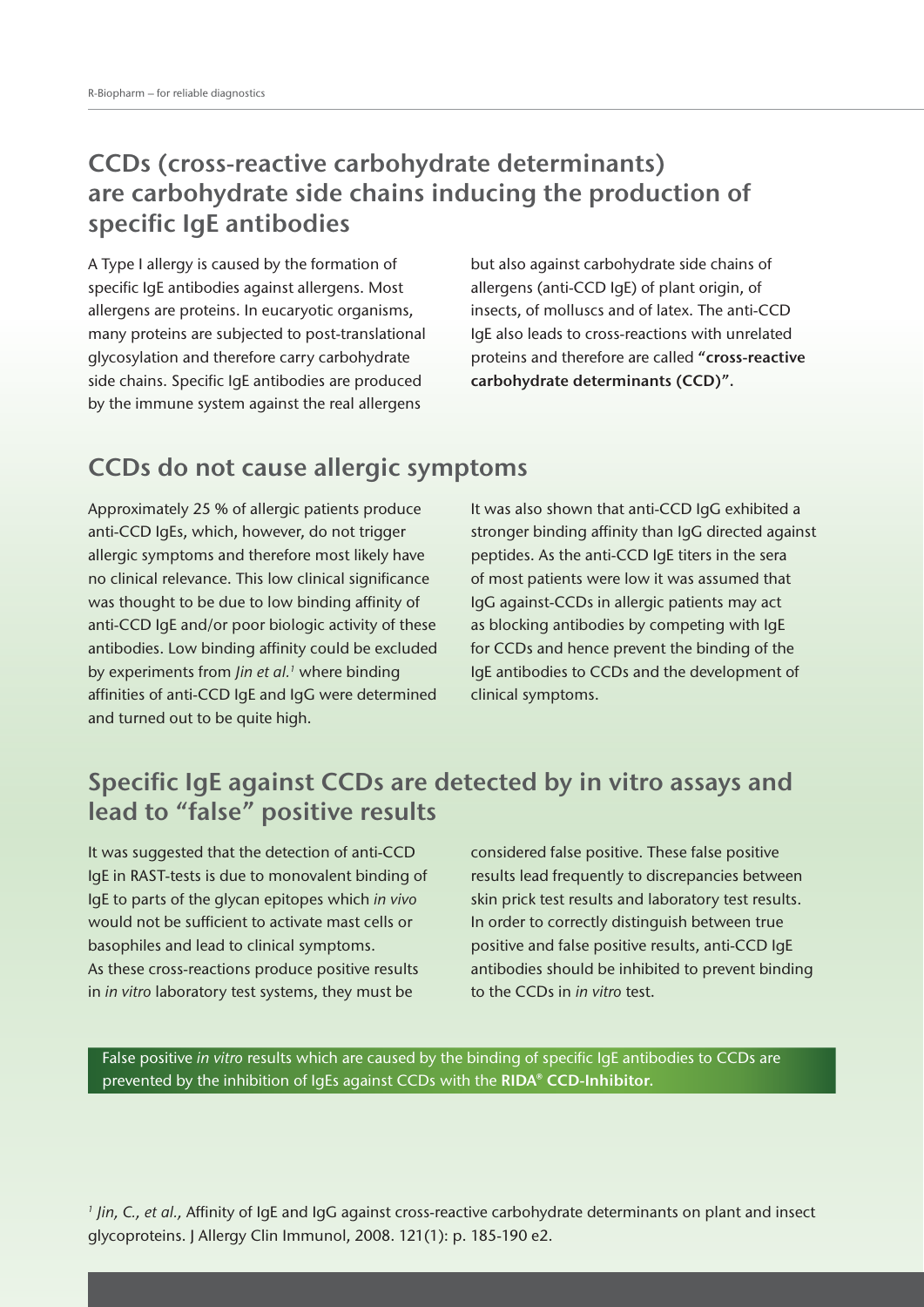

|                           | Before CCD   After CCD |     |
|---------------------------|------------------------|-----|
| Positive ( $\geq$ RAST 1) | 86                     | 27  |
| Negative (< RAST 1)       | 94                     | 153 |
| <b>Total</b>              | 180                    | 180 |

Number of positive and negative results before and after treatment of patients' serum with **RIDA® CCD-Inhibitor**

# **Indication for the use of RIDA® CCD-Inhibitor**

Occurrence of positive reactions to a high number of allergens for a specific sample in the *in vitro* test system but also discrepancies between skin prick test and serological test results are indicative of

false positive reactions caused by anti-CCD IgE antibodies. In these cases it is recommended to treat the serum with the RIDA® CCD-Inhibitor and to repeat the test.

# **Example of a patient, tested with RIDA qLine® Panel 1 HVEN, before and after anti-CCD IgE inhibition**



# **Description of the RIDA® CCD-Inhibitor**

Glycopeptides containing a maximum of four amino acid residues are purified from the plant glycoprotein bromelain and coupled to

human serum albumin. This ensures absence of protein-based IgE epitopes and hence maximum specificity.